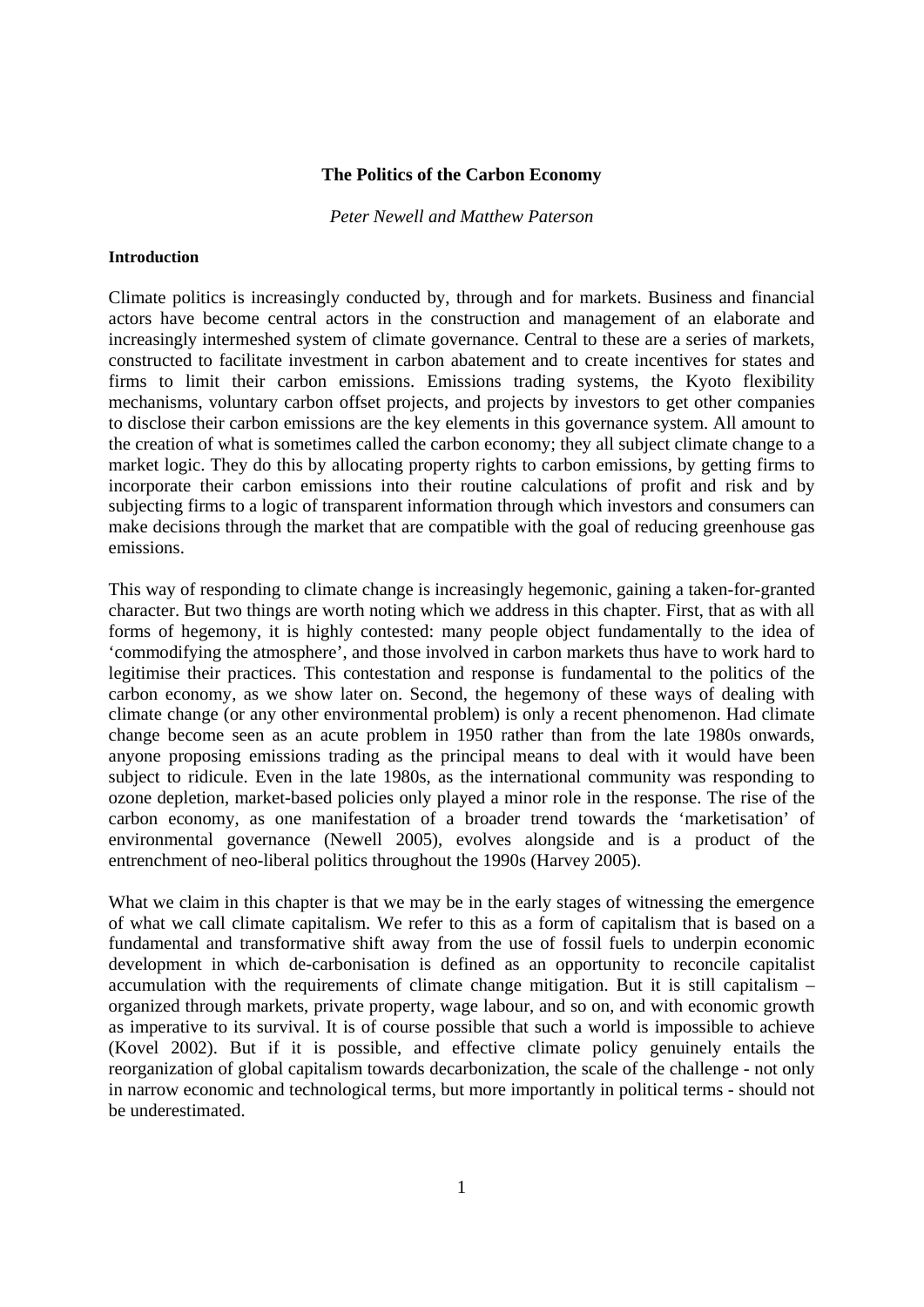Our claim is not only a normative one; that we need such a transformation of capitalism to occur. This much is fairly obvious. We also claim that a wide range of contemporary climate governance activities, from the Kyoto system to the voluntary offset markets, are starting to imagine and aim for such an economic transformation, and that such a transformation is thus, at least potentially, in its early stages of emergence. Given the time-frames within which sweeping action to forestall the worst effects of climate change has to take place, it is clear that, like it or not, neo-liberal capitalism(s) will provide the context and historical moment in which action has to take place. This implies engagement with prominent actors in neo-liberalism from business and finance, whose strategies need to be aligned with the goal of climate protection.

What matters then is to understand how it is that such a potential decarbonization of the global economy is being shaped. What we seek explain in this chapter is why it is that the construction of carbon markets has become the preferred mode of governing climate change, and the extent to which they *may* drive a process of decarbonization. If it would have been unimaginable even 50 years ago to deal with a large policy problem in this way, what has changed to make it seem perfectly normal now? Telling this story of a historical change also enables us to identify which political forces underpin climate governance, how those forces are contested, and what the consequences might be for future responses to climate change.

## **An even briefer history of neoliberalism**

Our answer to the first question is that the character of responses to climate change has been conditioned principally by the way in which the global economy is organized. This is of course general to most environmental problems; but climate change is also unique in how its origins are embedded in almost all practices which underpin contemporary economic development: mostly obviously through energy use but also for example transport and agriculture. This means powerful economic actors have had much more direct influence on the sort of regime than they have in other environmental issue areas which do not touch on the core of the global economy so strongly (Newell and Paterson 1998).

The organisation of the global economy is widely understood as having undergone a massive shift from the mid-1970s onwards, from what was called a Fordist-Keynesian model to a neoliberal one. This transformation was effected in the aftermath of the various economic crises of the 1970s including the oil crisis and the end of the Bretton Woods system of pegging currencies to the dollar and the high levels of indebtedness faced even by leading industrialised countries. These events of the 1970s had four key consequences.

One is the shift rightward in economic ideology. There was a political struggle to identify the main causes of the various economic problems of the period, but the version which won was best exemplified by Thatcherism and Reaganomics, usually known academically as 'neoliberalism'. This was promoted by a group of economists at the University of Chicago (the 'Chicago boys') that went on to hold influential positions in governments and international institutions (Harvey 2005). The broad argument was that the crisis occurred because the state had become too involved in the detail of economic management, and the 'natural' effects of markets had thus been distorted. The solutions proposed were thus an emphasis on free markets, on 'rolling back the state', privatisation of publicly owned industries, and the retrenchment of the welfare state in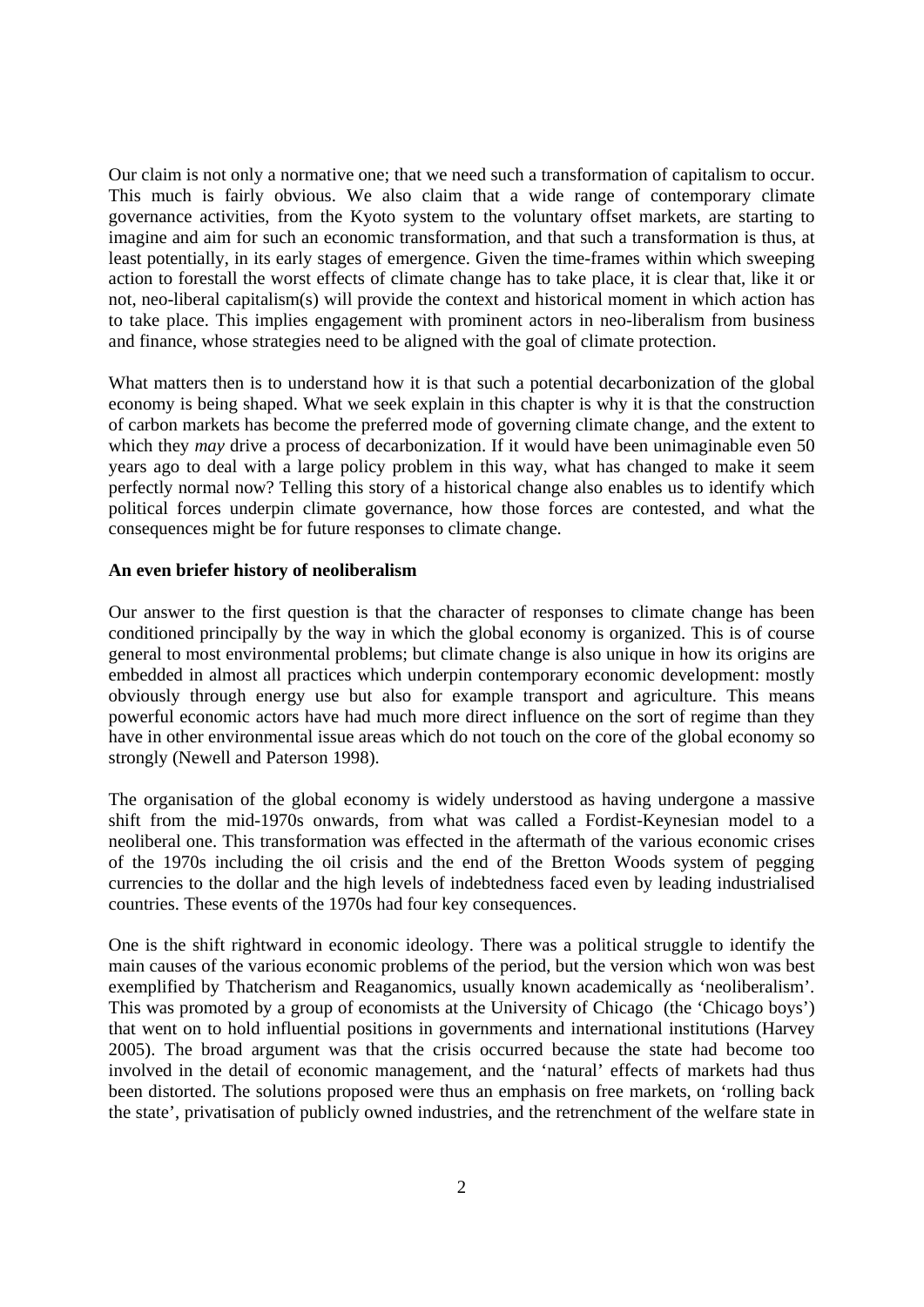what has been known as the 'Washington consensus'. This sort of economic management, though started in the US and the UK, has progressively become the norm across the world in part because of the dominance of those countries in the global financial markets (and on the growing power of finance, see below), and in part because of their use of the IMF and World Bank to promote neoliberal reform agendas in developing countries and after 1989 in the so called 'economies in transition'). This ideological preference for markets provided the frame of reference for the sorts of climate change policies being proposed from the late 1980s onwards.

The second is the shifts in power between different elements of business produced by this liberalization of markets. In the Bretton Woods period (after WWII, through to 1971 when Nixon unilaterally ended the fixed exchange rate system) finance was tamed through direct controls on the movement of money around the world, and the major firms in the global economy were those associated with manufacturing, in particular petroleum and car firms. The regulatory systems at both international and national levels were designed to enable them to flourish – for example the fixed exchange rate system that removed a key source of uncertainty for investors. Neoliberalism aimed to set finance free and stimulated an extraordinary expansion of global financial markets. Thatcher and Reagan, followed by other governments, deregulated financial markets, removing controls on the movement of money, as well as on who can operate in financial markets, and blurring boundaries between different types of financial institutions. This has had well-known consequences in terms of global volatility (the various currency crises induced by speculation, for example in Brazil, Russia and East Asia) and crises of corporate governance (classically Enron). But the other key element which becomes important to understand climate politics is the shift in the power among different sectors of business. As Kees van der Pijl establishes, whereas in the 1970s the key firms in the global economy (as measured not only by size but their place in the networks of interlocking directorships of the large transnational companies) were oil and car firms, by 2000 or so the key firms are in finance and IT (van der Pijl 1998). This shift in the balance of power manifested itself in climate politics in the way in which firms in the financial sector positioned themselves to benefit from the creation of carbon markets as carbon traders (such as Eco-securities and Climate Care) and latterly as investors (such as JPMorgan and Barclays).

The third consequence of neoliberalism is that the world became a significantly more unequal place between and within nations. This was part of deeper and multi-faceted historical processes described in more detail in chapter 7, borne of European colonialism and entrenched North-South conflicts, but levels of global inequality became dramatically more acute after 1980. One of the immediate consequences of neoliberal management was a dramatic rise in interest rates. Part of the neoliberal diagnosis of the problem of the 1970s was that governments had not paid enough attention to the problem of inflation, or had attempted to manage it by highly intrusive measures such as direct controls on wages and prices. The neoliberal solution was to 'control the money supply' (hence the name monetarism) on the basis of the idea that if you reduced the amount of money in the economy you would reduce the rate that prices could increase. But in a deregulated system, where banks and other institutions are much freer to lend money (in effect to create it), the main, if not the only, way to do that is to use interest rates. If you raise the interest rate, you make borrowing more expensive, so people won't do so much, and thus won't be able to spend so much. A further move to limit unnecessary 'interference' in the setting of interest rates was to hand over control of them to a central bank. One of the first policy announcements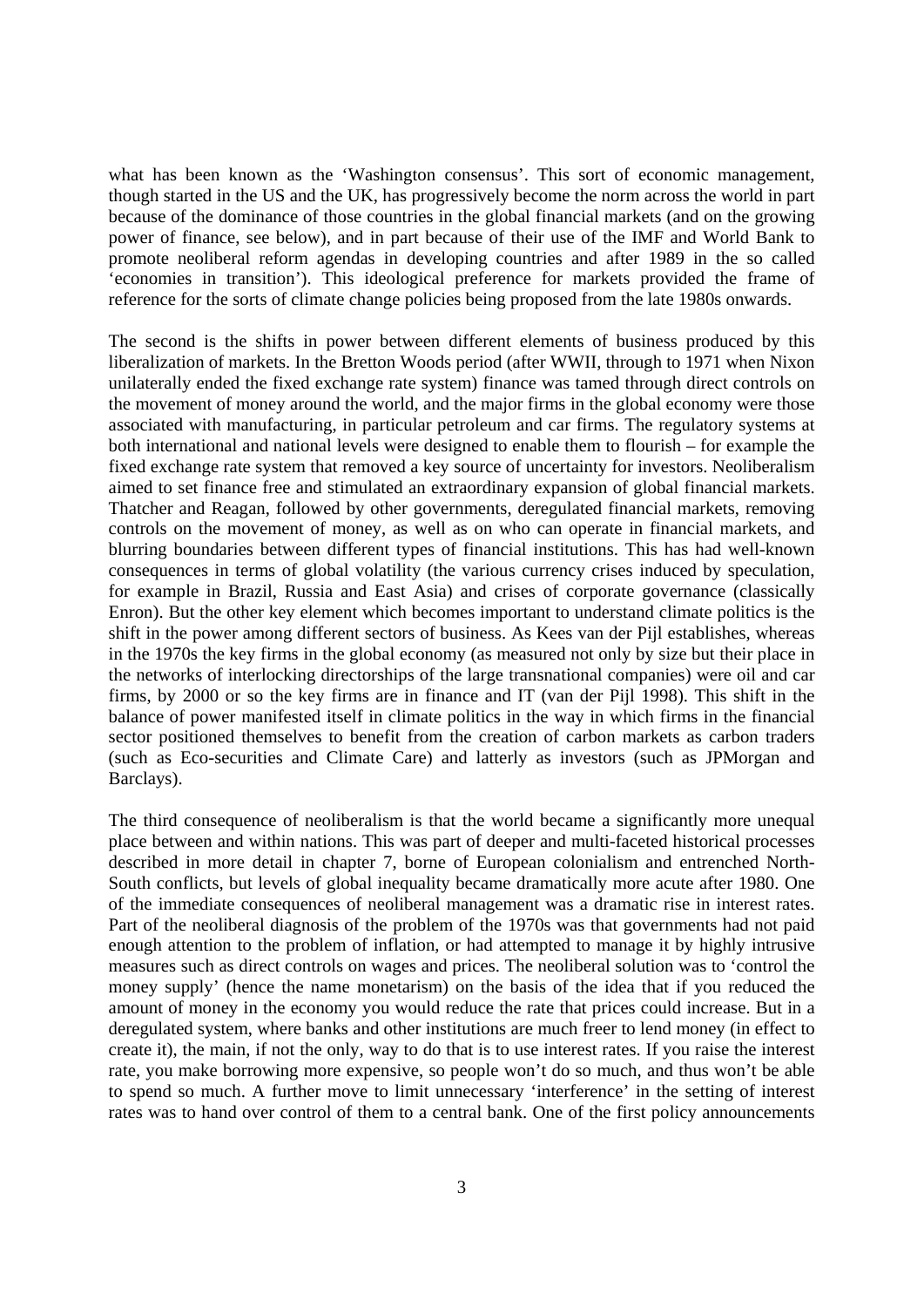of the incoming 'New Labour' government in the UK was to seek to reassure the markets of the credibility of their handling of the economy by handing over control over interest rates to the Bank of England.

But the immediate effect of increased interest rates was what became known as the debt crisis. In a period of two years, 'real' interest rates (actual interest rate minus inflation) in the US and UK went from 1.4% to 8.6%. In the meantime, developing countries had borrowed significant amounts of money in the 1970s, in part spurred on by the rise in raw material prices like those of oil and the availability of 'petro-dollars', and by investment in their economies by Western firms looking for profitable investments during the stagnation of that decade. The repayments on these debts soared simply because of the rise in interest rates, and many economies were plunged into crises. Mexico made the crisis a global one when it threatened to default on its debt in 1982, prompting emergency action to reschedule its debt and shore up the world's banking system. Many other developing countries during this period ended up paying the majority of their export earnings just to service the interest on their debt. To add insult to injury, many had to go to the World Bank and the IMF to get emergency loans to stabilise their economies, and those institutions used this new-found power to force neoliberal 'structural adjustment' and austerity measures on them, frequently making their crisis worse, and almost always turning the economic crisis into a social one. For example, forcing the removal of subsidies on basic foodstuffs provoked 'food riots' against the IMF in a number of places (Walton ad Seddon 1994) while in Argentina, once the 'star pupil' of the IMF for following its policy proscriptions to the letter, the IMF found itself the target of widespread protests when it was in part blamed for the economic crisis which hit the country in 2001-2002.

The debt crisis and its management by the Bretton Woods institutions produced a dramatic reorganisation of power between North and South. But it also contributed to increasing complexity in the patterns of growth and inequality among countries in the South. Those countries that escaped the IMF's clutches (as well as one or two who didn't) were able to set in train a strong process of growth (Stiglitz 2003). This started with the East Asian tigers, but in the climate change context what is most significant is the rapid growth of China, from around 1980, and India, from around 1990. These two, the most populous countries in the world, have experienced 9.4% and 5.4% average growth rates respectively in this period. The power shift produced by this growth has both had the obvious knock-on effects on carbon emissions (keeping the overall trajectory of global emissions going up, while also changing the global distribution of emissions between different regions) but also changed the diplomatic landscape on climate change as elsewhere, in ways we come back to later.

A fourth shift stimulated by the events of the 1970s is in the way that organisations operate. If globalization has changed the nature of international inequalities, it is also frequently described through changing forms of organisations (for different ways of understanding this, see Harvey 1989 or Castells 1996). Business, governments, NGOs, and others have all undergone shifts in the ways they work, both on their own and with others, both as cause and consequence of globalization. These changes can be characterised as shifts from clear bureaucratic hierarchies, organized through rules and clear procedures, towards much more fluid forms such as networks and partnerships. Boundaries between different parts of firms, between different firms, between firms, governments and NGOs, are broken down as actors seek new ways of solving problems.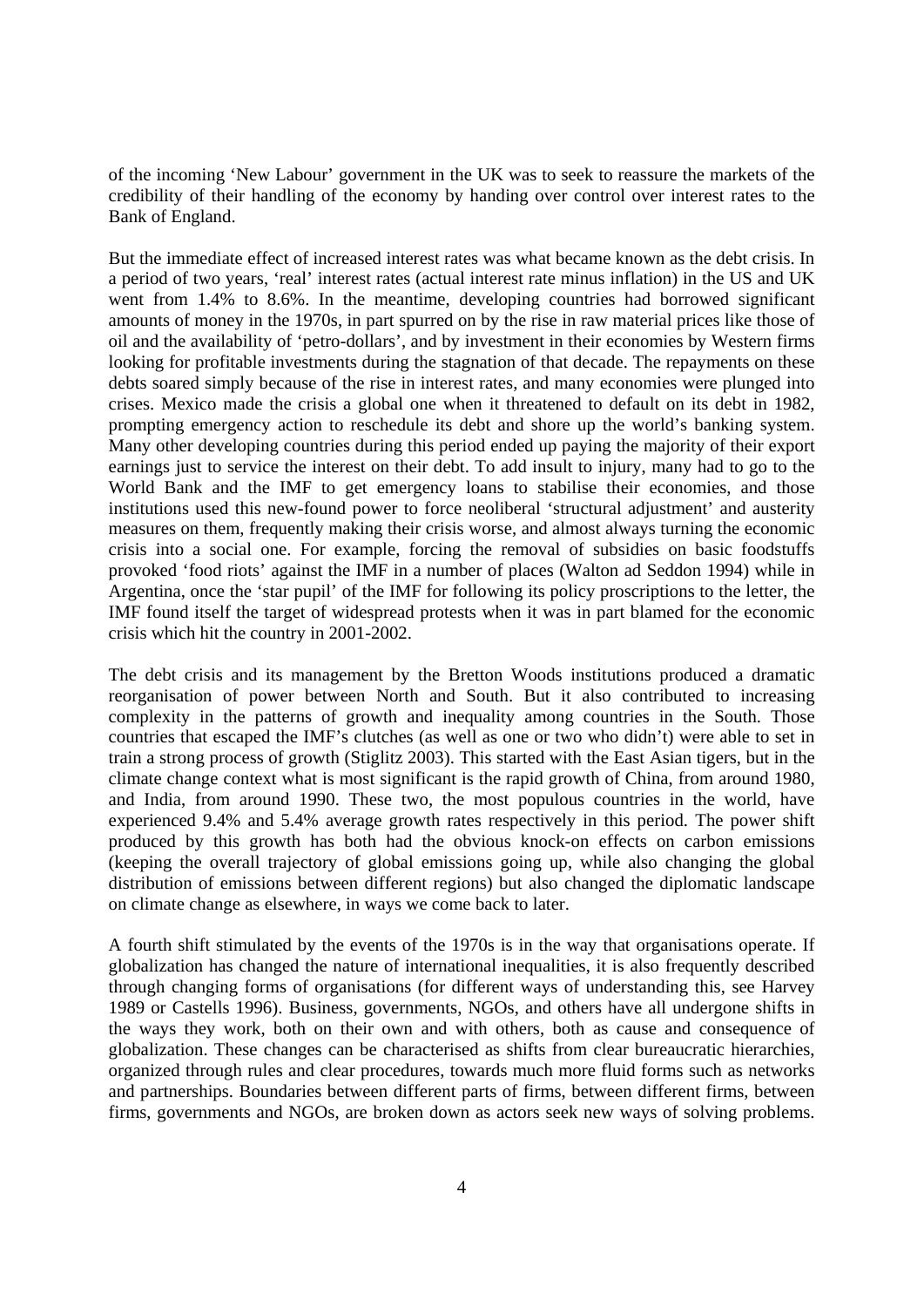For firms this is often both a response to the (perceived) competitive pressures produced by globalization, but also serves as a means to globalise their operations, as they build partnerships with other firms globally in the search for novel sorts of economic advantage. The story of these organisational changes are often told through the language of the 'new economy', but it is important to recognise that the changes are not to be associated narrowly with the emergence of information and telecommunications as among the most dynamic areas of the economy. It is also necessary to understand the claims about a 'network economy' as having an ideological component – business has presented itself as organized through networks for branding reasons.

At the same time for governments, traditional regulatory and bureaucratic solutions are increasingly seen as ill adapted to the accelerated pace of economic life or to the resolution of problems of ever-greater complexity, of which environmental problems are almost paradigmatic. The discourse of 'governance' is in large part due to an attempt to re-organize government in ways which go beyond trying to pursue the goals of government through simple bureaucratic fiat. They are forced to reorganize themselves internally as well as build partnerships with firms and other social actors to achieve their goals. We find evidence of this in the plethora of publicprivate partnerships and other similar arrangements, not only at national levels, but also at the international level in the form of the Renewable Energy and Energy Efficiency Partnership or the Asia-Pacific Partnership on Clean Development and Climate. In the case of finance, the move to embrace voluntary codes of conduct is evident with the Equator Principles which stipulate how and why financial institutions should consider environmental and social issues in their project finance operations (Wright and Rwabizambuga 2006). This emphasis on partnership can also be understood as an ideology – classically in Tony Blair's 'Third Way', partnerships are presented as a way of overcoming 'old' social conflicts and political divisions, but also at a strategic level as a way of managing opposition.

These changes in governmental practice may well be regarded as an extension of neoliberal politics, notably the revived power of business, especially finance. Certainly the language of partnerships often serves to obscure the lack of will on the part of governments to regulate powerful firms. Indeed self-regulation is often a convenient way for governments to lighten their regulatory load and outsource responsibilities to the private sector. 'Voluntary agreements' are a weak substitute for clearly set rules, though they often try to pre-empt them as we have seen in the case of climate change with car companies in Europe arguing that regulation should be a last resort after their own voluntary programmes to increase fuel efficiency have failed.

Whatever their merits or otherwise, partnership approaches have been influential in the way that actors have responded to climate change – as we will see below. And this is not only because they fit with dominant neoliberal logic, but because climate change itself exemplifies the sorts of new complex problems which require novel organisational forms focused more on 'problemsolving', 'puzzling through', or 'learning by doing' than the rule-setting that is the focus of more traditional organizations. Enrolling different actors, public and private, with diverse capacities, across scales creates in its wake other problems of accountability, transparency and legitimacy (Bäckstrand 2008; Newell 2008; Pattberg 2007,).

#### **Neoliberalism and climate change: constructing carbon markets**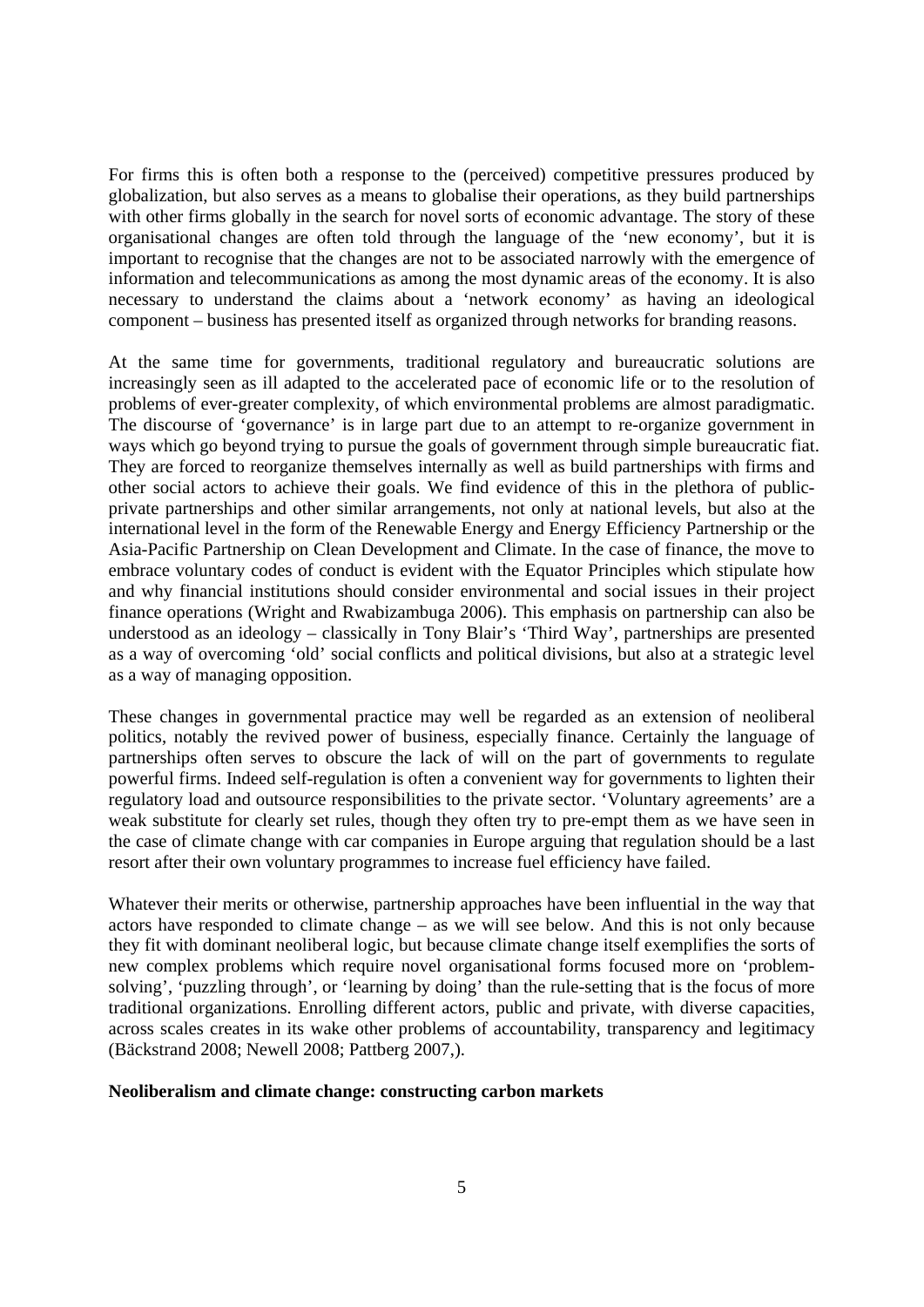As with many other environmental problems (see for example Mansfield 2008; Heynen et al 2007; Castree 2008), the character of neoliberal capitalism has fundamentally shaped how we have responded to climate change. Four key elements – its ideological fixation with markets, the dominance of finance in neoliberal capitalism, the widening global economic inequalities, and the focus on networks as means of organizing – have all combined to shape the character of responses to climate change.

When people started to talk about climate in political and policy terms in the late 1980s, there was a great proliferation of proposals as to how to respond. Much of this was at the technical level – the prospects for different energy technologies, for renewable energy, whether there was a role for nuclear, and so on. But how might societies best promote these various options? Here we see that, from early on, the debate reflects this broad shift in the global economy towards the power of finance and neoliberal ideology. In environmental policy debates more generally, there were changes during the 1980s towards the idea of using economic analysis and markets to achieve environmental goals. People talked of the 'New Politics of Pollution' (Weale 1992) and 'ecological modernisation' (Mol 2003), which argued that economic growth and environmental protection could be made compatible. This was important in seeking to discredit earlier claims made by the Club of Rome and echoed by environmentalists from the 1970s onwards that there existed environmental limits to economic growth. Markets, in other words, could be made to work for the environment. Cost-benefit analysis, it was argued, could allow us to weigh up the pros and cons of particular paths to pollution control, and allocate values to them accordingly. In this way, governments could calculate the optimal rate of pollution. UK economist David Pearce was a key figure here, promoting the idea that rather than develop policies which specified what technologies business and individuals must use, or to simply ban particular substances or processes (through so-called 'command and control' policies) it would be better to use markets to achieve environmental goals ('market mechanisms'). His book *Blueprint for a Green Economy*, published in 1989, widely known as the 'Pearce Report,' advocated basing policy on the criterion of "sustainability", valuing environmental effects, and making use of market incentives (Pearce 1989). The two key pillars of this approach are environmental taxation measures – where the government imposes taxes on particular pollutants like carbon dioxide – and emissions trading schemes, where permits are distributed to actors to meet an overall emissions limit, and then actors are allowed to trade the permits among themselves. With both, the main rationale is that it leaves the decisions about how to achieve particular environmental goals up to individuals and firms – governments set either general incentives (in the cases of taxes) or overall limits to pollution levels (in the case of emissions trading) and leave markets to work out who will reduce emissions. In climate change, emerging in the late 1980s as a political issue, we find these neoliberal ideas leave a powerful impact. Their legacy can be seen by focusing on emissions trading, and asking 'why did emissions trading become the preferred policy approach?'

Proposals for emissions trading (ET) were made as a means to respond to climate change as early as 1989, in a paper by Michael Grubb (1989) and subsequently picked up by others (Lunde 1991). His original ET proposal and its trajectory encapsulates many of the big economic changes going on at that time. In Grubb's hands, and those of many who took it up, like Michael Hoel, Scott Barrett or Frank Joshua at the United Nations Conference on Trade and Development (UNCTAD), it was designed both to be efficient and equitable. The former was fast becoming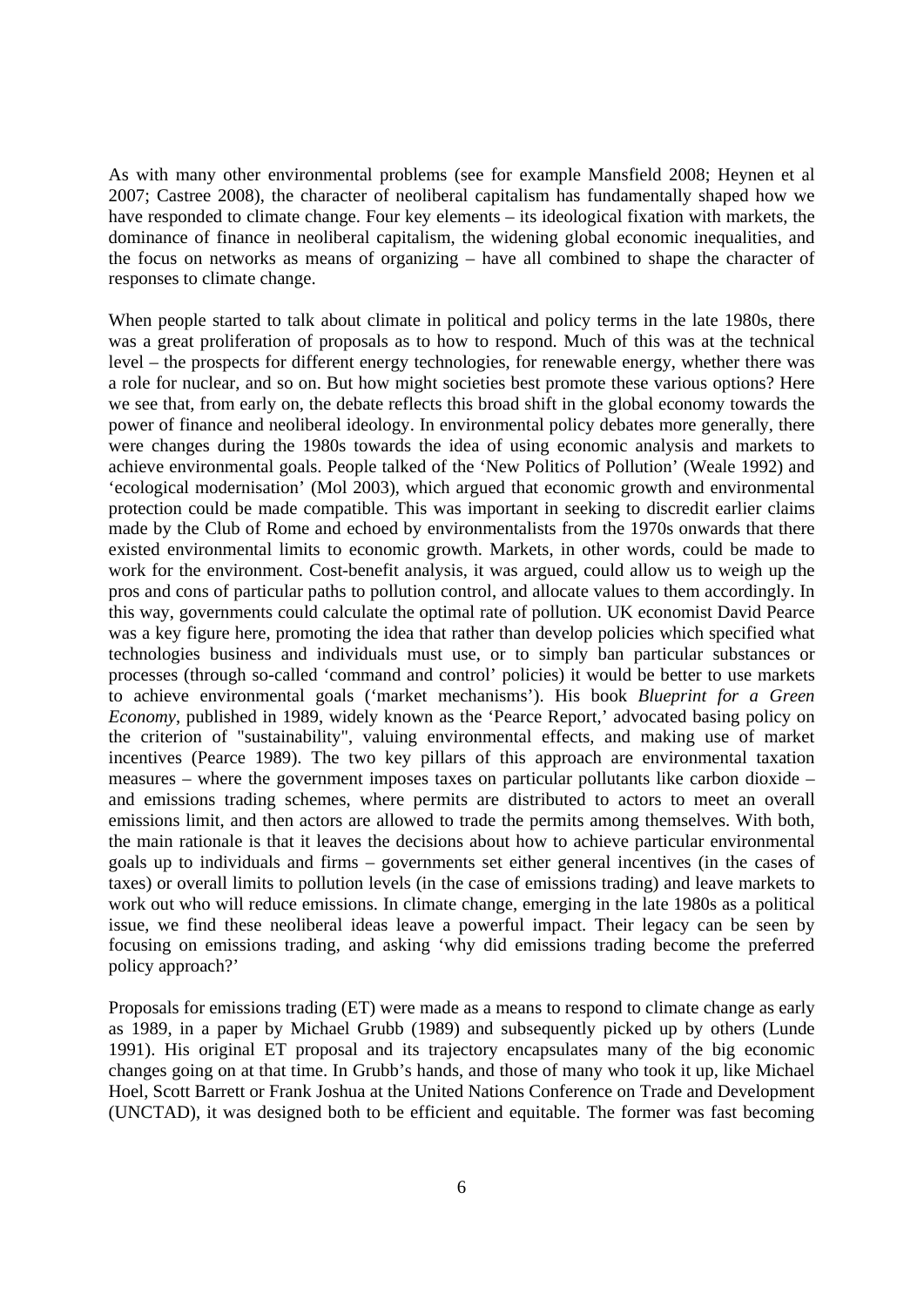the most important value in neoliberal ideology, while the latter is the legacy of a dominant framing of global environmental politics since the Stockholm Conference in 1972 and emblemised in the Brundtland Commission's report of 1987. ET systems, in Grubb's or UNCTAD's hands, would enable North-South transfers of wealth and technology, and thus respond to the challenge of growth in countries like China and India. Their assumption was that a principle of per capita emissions would be the only legitimate principle for allocating emissions, and thus countries in the North would be short on permits, while those in the South would have excess, and thus earn income in selling permits to the North.

Once it became a formal part of the negotiations, however, it became clear that the emphasis on equity was to be marginalised. In part this was a result of the diplomatic impasse it provoked – Northern countries baulked at the financial transfers implied, while Southern countries resisted steadfastly the implicit limit on their emissions. The legacy of widening inequalities produced this impasse in climate diplomacy (see chapter 7). But it also reflects two other elements in our dynamics of neoliberal politics. On the one hand it reflects the ideological priority of efficiency and the way that markets are assumed to produce such efficiency. This also explains the way that ET came to be favoured over carbon taxes. Such taxes have also been proposed and debated (and implemented in countries such as Sweden and the Netherlands, and the UK's climate change levy is a quasi-carbon tax) but have failed to get off the ground elsewhere, even in the EU for example where a long carbon tax debate was stalled by industry opposition (Newell and Paterson 1998). In the UN Framework Convention on Climate Change (UNFCCC) process, occasional proposals for harmonised introduction of such taxes never got anywhere. Everyday political processes of interest groups defending their interests is important here – big firms successfully resisted on the grounds of the increased costs, and new taxes are not popular anywhere. In a more open global economy the prospect of relocation also meant that 'carbon leakage' might occur, where a tax would simply have the effect or driving the most polluting companies or parts of the production process overseas, resulting in no overall reduction in emissions. This was an argument successfully used by industry groups to prevent taxes from being used in the first place. But in the economic debates, purists also argue that ET systems are more efficient than taxes, in part because they permit the setting of an absolute limit on emissions (and thus act on a determination of the optimal rate of pollution), and in part because it entails the actual creation of a market, rather than the attempt by governments to affect behaviour within existing markets. So by contrast with the stagnation of proposals for carbon taxes, the establishment of emissions trading systems is expanding rapidly. At the latest count, there are now 34 sites at which such systems have been seriously considered, and a substantial number of these have been, are, or are in the process of becoming operational (Betsill & Hoffmann 2008).

ET became the preferred solution because of its ideological fit with neoliberal logic. But it was also successful because of its fit with the interests of newly dominant financial actors. The US first formally proposed ET in the UNFCCC process in December 1996, though it met with widespread resistance at the time. The US' rationale was initially to create flexibility for countries in implementing their commitments. The political resistance to emissions reductions in the US was considerably stronger than in Europe, and the Clinton administration, while favourable itself to action, was heavily constrained by a Congress which was hostile. Economists in the US also insisted that the costs of reductions to the US economy were very high, and Clinton was in any case a strong proponent of market-based mechanisms. These combined to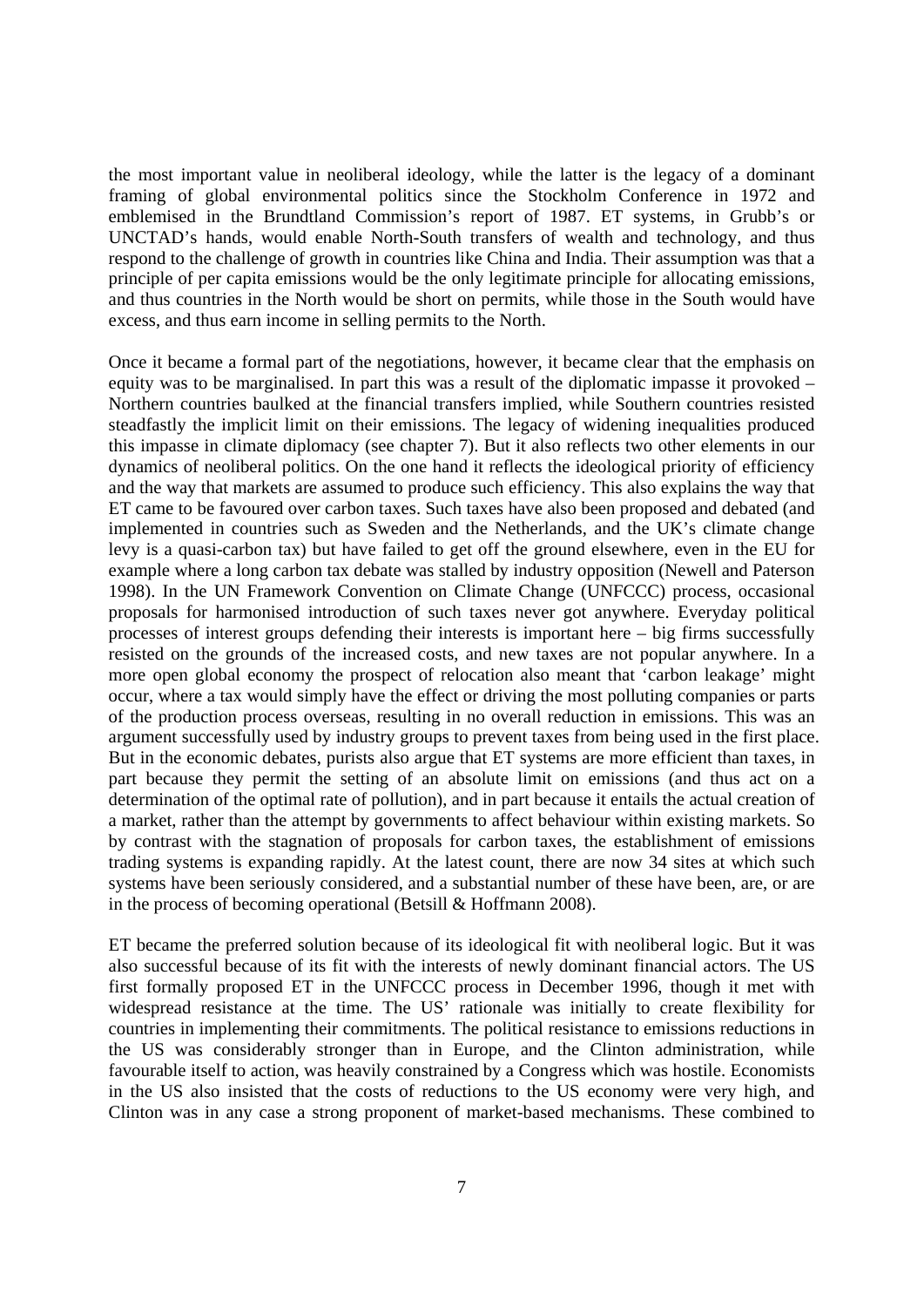make the US propose ET as a means to pursue reductions in a manner which minimised the costs associated with them.

In the Kyoto negotiations, countries ended up agreeing to ET mostly because of the US's determined support for the idea, and the desperate desire of others to keep the US on board. But the interesting period was the next three years, through to around 2000. In this period, there was a dramatic transformation in ET's fortunes. The Kyoto process plodded on slowly because of the many unresolved questions about its various innovative elements. But the EU changed its mind about ET shortly after Kyoto, during 1998-9. In the period before Kyoto, most EU countries had been of the view that countries ought to reduce their own emissions domestically, and that flexibility mechanisms were a distraction from this goal. The EU shifted its position after Kyoto, becoming a proponent of ET in the Kyoto process, but also starting to plan its own system. It did so in part because of personnel changes in key positions in the Commission, in part because of a continued desire to accommodate the US (through to the Bush administration's withdrawal at least), and in part because of an increasing realisation of the potential of ETS to help with achieving the EU's internal GHG reduction goals. Individual European countries like the UK and Denmark started also to plan their own ET systems.

Most importantly, a whole range of private market actors started to emerge. New firms were created, such as Ecosecurities (1997), CO2e.com (2000) and Point Carbon (2000). They became key actors in the voluntary carbon markets. Existing banks, such as Barclays or Dresdner Kleinwort, developed their own carbon trading offices. Annual Carbon finance and Carbon market conferences were started, and a Carbon Expo has been held every year in Cologne since 2004. In 2005 alone emission reduction purchase agreements for more than 100 projects were signed or reached advanced negotiations at Carbon Expo according to the organizer's web site.<sup>1</sup> New associations of actors, like the International Emissions Trading Association (IETA) or the Emissions Marketing Association, and more recently the Carbon Markets and Investors Association, were created or expanded considerably in reaction to the growing momentum of ET systems. IETA is now one of the most active organizations at UNFCCC negotiations, organizing substantial numbers of side-events. But they haven't only reacted to the pressure from politicians; they have become crucial to why politicians didn't abandon ET in the face of various pressures– notably the ongoing difficult negotiations in the Kyoto process and the withdrawal of the US from the process in 2001.

ET thus became almost unstoppable once the newly dominant financial actors realised its potential as a new market, with its derivatives, options, swaps, insurance, and so on, and thus as a profitable enterprise. While the key period of take-off of this dynamic was 1996-2000, after that date the process continued to mushroom. The point to underscore here is that ET 'gained traction' because of this alignment between the need that policy-makers had for flexibility in meeting commitments and the realisation by financial firms that the emissions market could be the site of significant growth and profits.

Some financial actors also became interested in climate change for another reason. Insurance companies started to worry in the early 1990s about large-scale payouts to extreme weather events (principally hurricanes and flooding), which had already increased by that point, and were projected in many models to become even more frequent and intense. Jeremy Leggett at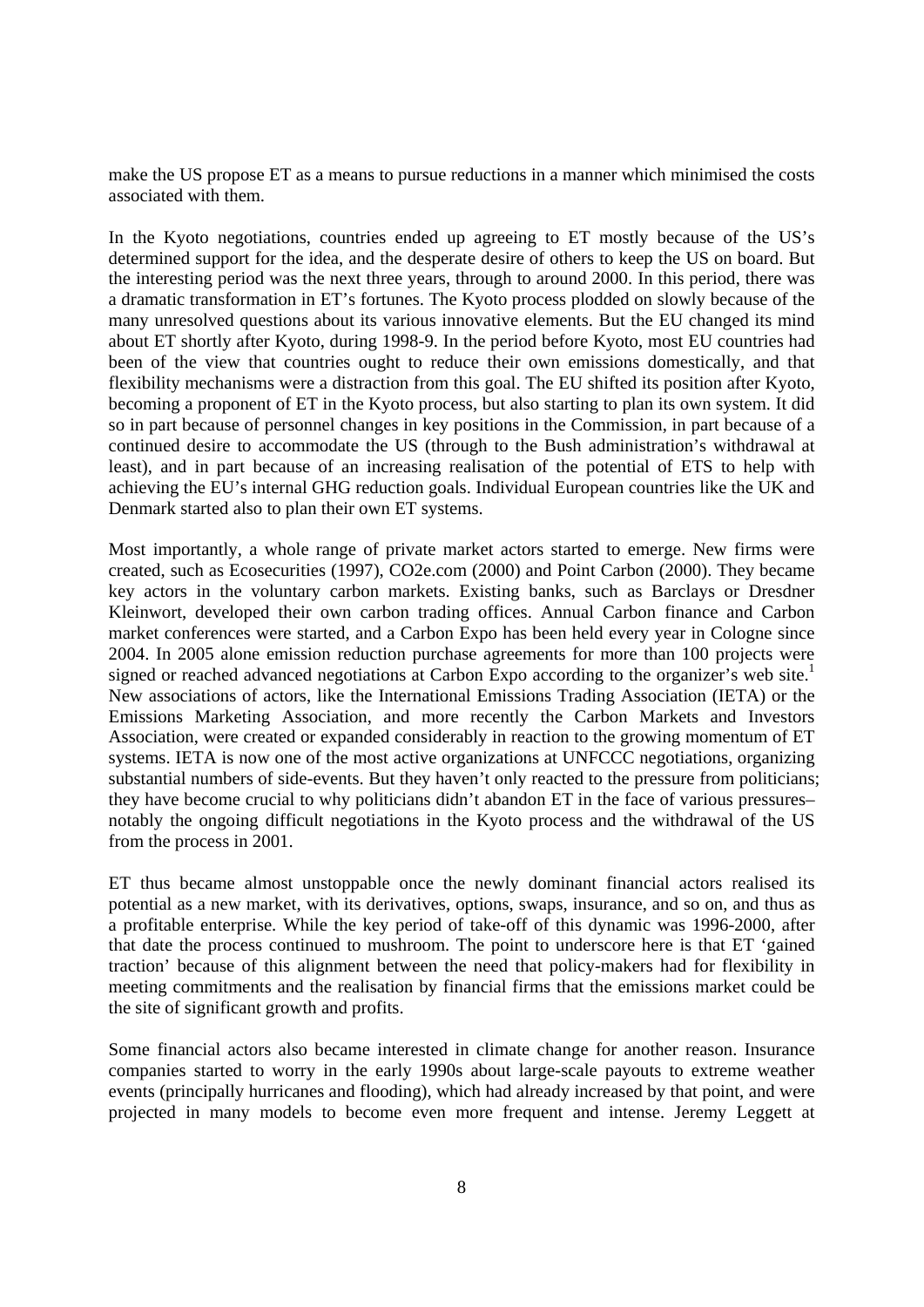Greenpeace International was particularly active in courting insurers to persuade them to get active in climate politics. They started to act through the 1990s, in conjunction in particular with UNEP, and then their activity exploded in the 2000s, particularly through the Carbon Disclosure Project (CDP). Insurers were joined by banks and pension funds during this period. The CDP is a project whereby investors attempt to shape the activities of other firms by getting them to disclose their carbon intensity and their strategies to limit emissions. The CDP now has \$57tn of assets behind it. It claims:

The CDP provides a secretariat for the world's largest institutional investor collaboration on the business implications of climate change. CDP represents an efficient process whereby many institutional investors collectively sign a single global request for disclosure of information on Greenhouse Gas Emissions. More than 1,000 large corporations report on their emissions through this web site. On 1st February 2007 this request was sent to over 2400 companies (CDP 2007).

Financial firms thus have complicated interests in relation to climate change. They are exposed to all sorts of risks from climate change itself – direct insurance risks to homes and businesses, but also indirect risks to banks of loans going bad because of weather-related risks. However, they have also become the power brokers in contemporary capitalism, capable of moving money around, putting pressure on manufacturing firms, governments and other social actors. Their power has become a crucial element in the politics of climate change.

Similarly, public financial institutions like the World Bank became interested in climate change as a new means to extend their influence and secure a role for themselves in the new carbon economy. The World Bank has been important in North-South dimensions of climate politics for some time through the Global Environment Facility, but increasingly seeks to position itself itself as one of the main players in carbon markets through its portfolio of Climate Investment Funds (Newell et al 2008; World Bank 2008; 2008a). Just as its role in development has attracted considerable controversy and critique in the past, so too there is some evidence that its role in funding climate projects in the South similarly transforms climate policy into social crises – as for example in those Clean Development Mechanism (CDM) or Prototype Carbon Fund projects which displace indigenous or marginalised communities (Bachram 2004), working on a logic of what Bumpus and Liverman (2008) call 'accumulation by decarbonization'.

The final thing to note about the way that neoliberalism has shaped climate politics has to do with the organizational forms many of these projects take. Neoliberal capitalism is often described as being organized through networks and partnerships. Climate governance reflects this tendency well. From the approach of Greenpeace's Jeremy Leggett to insurers through to the fully-fledged CDP, collaborative partnerships have been formed across a range of actors to identify means of pursuing common goals. The CDM, for example, has often been described as a huge 'public-private partnership', while the World Bank's Prototype Carbon Fund (PCF) is described by Streck (2004) as an 'implementation network', bringing together interested parties from North and South under the rules set out by the CDM. In some ways it functioned as a learning network providing participants with an opportunity to learn about the CDM and Joint Implementation. It was also intended to have demonstration effects that project-based investments under the Kyoto Protocol could earn revenue for developing countries and increase the profitability of cleaner energy options. Other governance experiments have brought together cities, firms and NGOs to produce climate action plans which go above and beyond the formal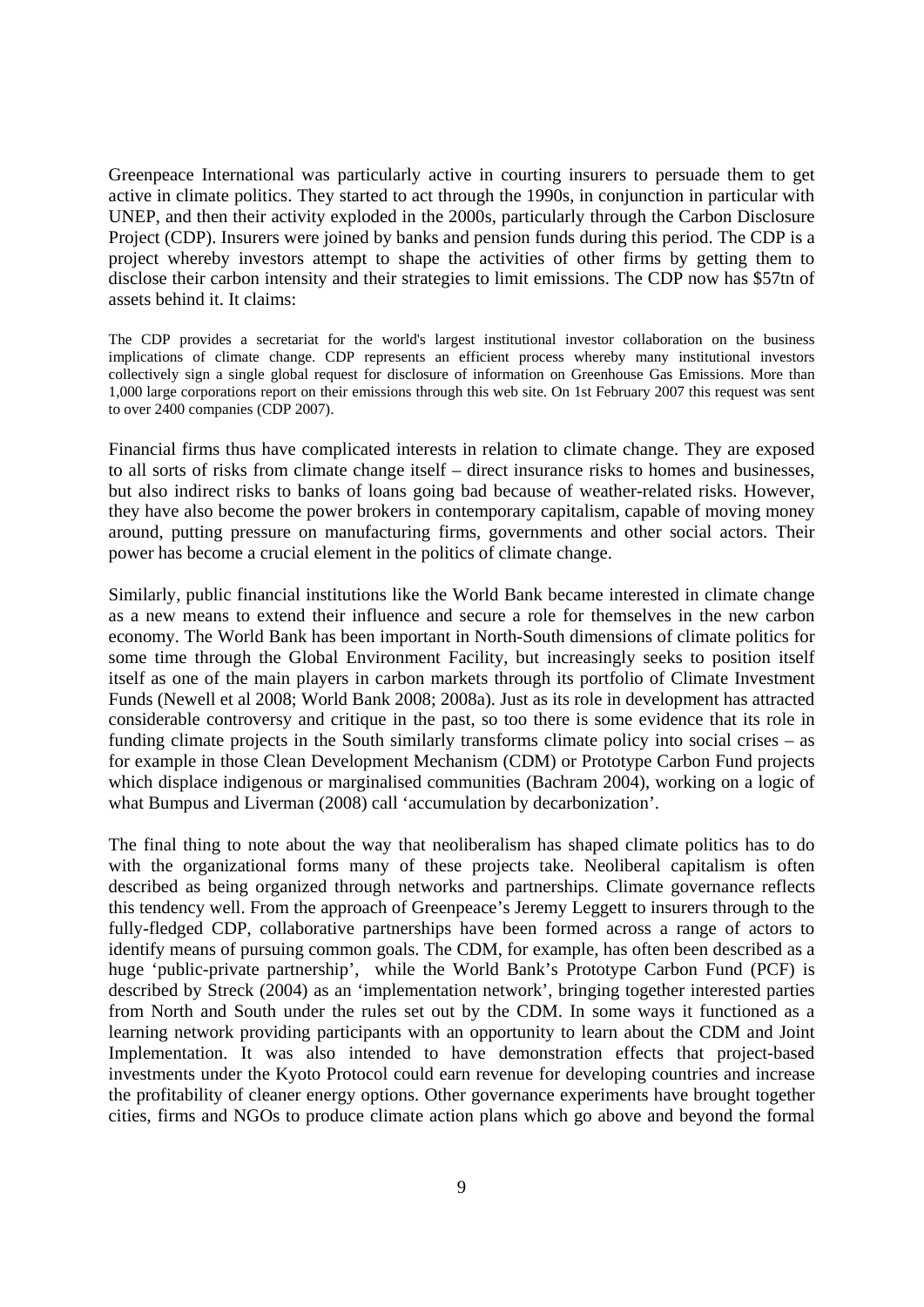forms of institutional response (Betsill and Bulkeley 2004). The general point is that climate governance operates less in terms of traditional hierarchical authority relations, but through more horizontal relations between diverse actors, seeking both to learn with others and to influence them to their advantage.

At national levels, many organizations have emerged which operate in this fashion. Sometimes arms-length organisations (like the Carbon Trust in the UK) which are used by governments to implement policy also act as sites of collaboration among firms and between them and NGOs, as bodies which aim to foster learning about best practices and enable the exchange of ideas. Many transnational groups have emerged which defy conventional categorisation. The Climate Group, for example, is a body which is technically a non-profit organization based in London, but which cannot be understood as a traditional NGO organized around research and lobbying. Rather, it has members which are transnational firms and subnational government units, which apply to join in order to be regarded as 'leaders' in their  $CO<sub>2</sub>$  reductions strategies, to use the Climate Group both to promote their public image but also to gain access to a network of other such organisations. The group acts then to promote  $CO<sub>2</sub>$  reductions among other firms and subnational actors. The group's close ties to former UK Prime Minister Tony Blair have also provided a high-profile national platform for projecting their ideas into global policy debates on climate change.

These sorts of networks are highly fluid, expanding and changing focus rapidly, aiming to mobilise people in ways that neither traditional regulation nor exhortation from governments can. It is certainly the case that some of these can be understood as the result of efforts by private firms to avoid such regulation – to show their 'good behaviour' to prevent a stricter form of action imposed by governments. Climate change has become a leading CSR issue for firms. But given that climate change presents such fundamental challenges to the organization of capitalist economies, flexible networks, focused on 'learning by doing' are surely a necessary component of strategies for reducing CO2.

#### **Political dynamics of the carbon economy**

What then of our second question, about the politics and consequences of this neoliberal way of organising responses to climate change?

Like the neoliberalism more generally out of which it has grown, the carbon economy is constantly contested. In fact, some of the movements contesting emissions trading, the CDM, and the voluntary carbon markets, have grown out of the anti-globalization movement, resisting neoliberal globalization, and identifying the similarities between the development of carbon markets and the more general operation of finance-led, market-fetishising neoliberalism. Indeed the recent financial crisis of 2008-2009 has led many critics of carbon markets to draw parallels with the lack of regulation of the financial system and its consequences, referring to 'sub-prime carbon', 'the carbon crunch' and 'toxic carbon' for example. Protest groups like Rising Tide, Climate Justice, Carbon Trade Watch (part of the anti neoliberal Transnational Institute), Plane Stupid!, and more loose networks of activists organising protests such as those at The Hague Climate Summit in 2000 or the climate camp in the City of London in 2009, frequently make the connection between the weak response to climate change and the domination of the world by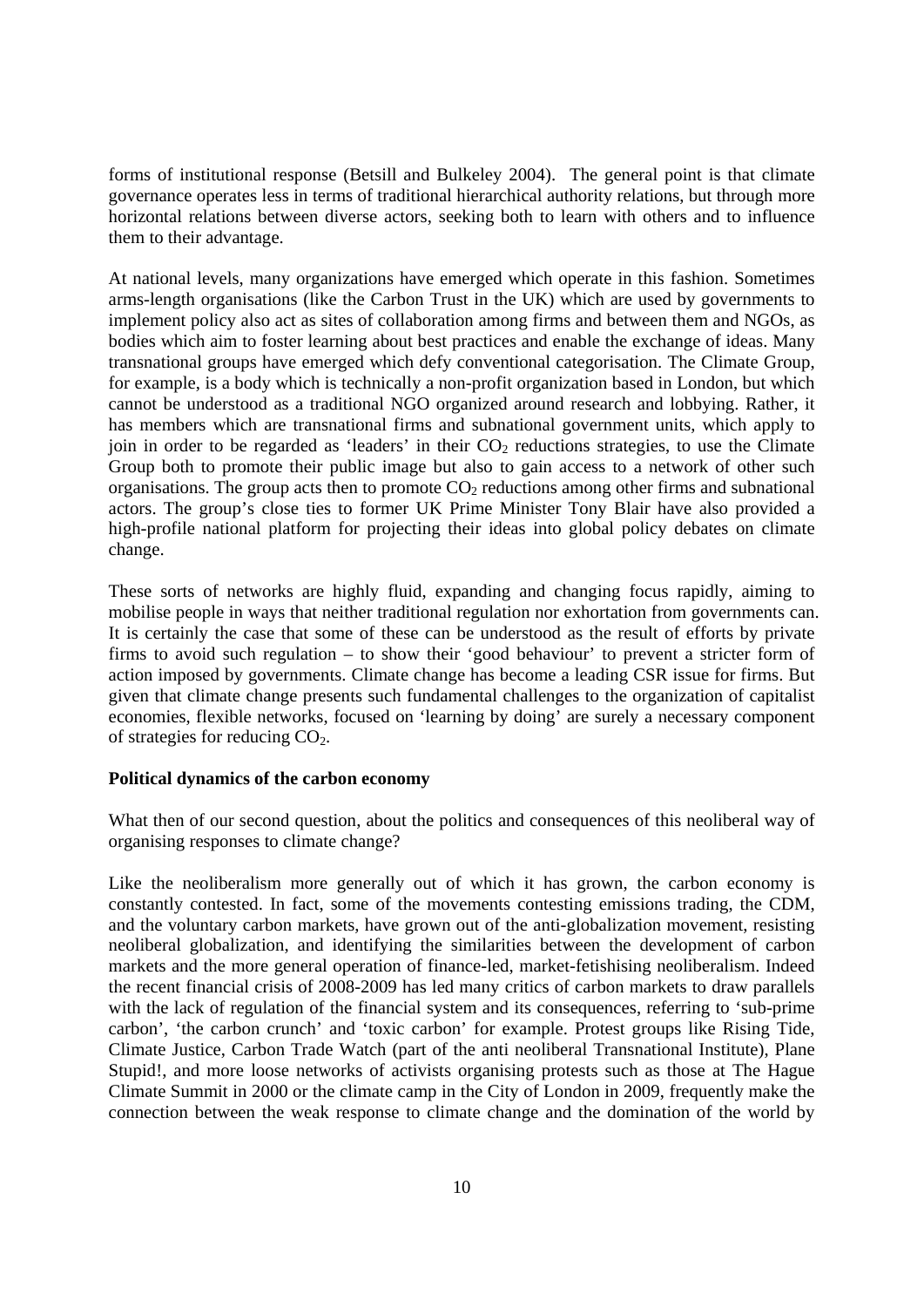neoliberal capitalism. Some look at the history given above, the close link between energy use and growth, and conclude that to deal with climate change means an end to economic growth, and by extension, to the capitalist way the world is organized. To act on climate change is, for many activists, to oppose capitalism, or at least its current form.

Unsurprisingly then the 'climate crisis' increasingly features in broader critiques of neoliberalism, testimony for which is the profile the issue has received in European and World Social Forums. These movements have made links to unjust North-South relations, globalization and long-standing traditions of environmental justice campaigning centred on the disproportionate exposure of poorer communities, often of colour, to pollution. In the latter regard, groups have invoked the notion of 'climate justice' to contest their role as the 'social sinks' for the externalization of environmental costs. More generally, Pettit notes, 'By and large, the framing of "climate justice" reflects the same social and economic rights perspectives voiced by global movements on debt, trade and globalization' (2004: 103). The Durban Declaration on Carbon Trading produced by the climate justice movement, for example, makes explicit links between current attempts to turn the earth's 'carbon-cycling capacity into property to be bought and sold in a global market' and historical 'attempts to commodify land, food, labour, forests, water, genes and ideas' (CNE 2004). Groups signing up to the declaration claim, 'Through this process of creating a new commodity – carbon – the Earth's ability and capacity to support a climate conducive to life and human societies is now passing into the same corporate hands that are destroying the climate' (Durban Declaration 2004).

The groups adopting these more critical positions under the umbrella of climate justice held a summit by this name at the COP8 in 2002 in Delhi. The event was attended by hundreds of activists from throughout India, including farmers, fisherfolk, indigenous people, and groups of urban poor. The Delhi Climate Justice Declaration reveals the essence of these groups' concerns with climate change, and the current nature of policy responses to the threat;

We affirm that climate change is a rights issue – it affects our livelihoods, our health, our children and our natural resources. We will build alliances across states and borders to oppose climate change inducing patterns and advocate for and practice sustainable development. We reject the market based principles that guide the current negotiations to solve the climate crisis: Our World is Not for Sale! (India Climate Justice Forum 2002)

Beyond the general activist critiques of the neoliberal foundations of the carbon economy, specific campaigns have been directed in particular at the carbon offset markets, both in the CDM and in the voluntary carbon market.To the charge of 'carbon colonialism' is added that of 'climate fraud'; that many of the projects double-count emissions paid for by other clients, or that the scale of the emissions reduction is exaggerated or non-existent (Lohmann 2007). Indeed, the allocation of projects under the CDM and the popularity of carbon sink projects have each given rise to watchdog activism aimed at scrutinising the conduct of these carbon deals, and exposing what activists consider to be phony projects where environmental gains are unlikely to be forthcoming or the social costs high or ignored (Lohmann 2006). SinksWatch, for example, is an initiative of the World Rainforest Movement set up in 2001 and implemented by FERN (Forests and the European Union Resource Network) monitors the impact of the financing and creation of sinks projects in order to highlight the threat they pose to forests and other ecosystems, to forest peoples as well as to the climate. A particular concern is the exclusion of marginalised groups from their own forest resources once they become the property of a distant carbon trader for whom they represent a valuable investment opportunity. For example, Heidi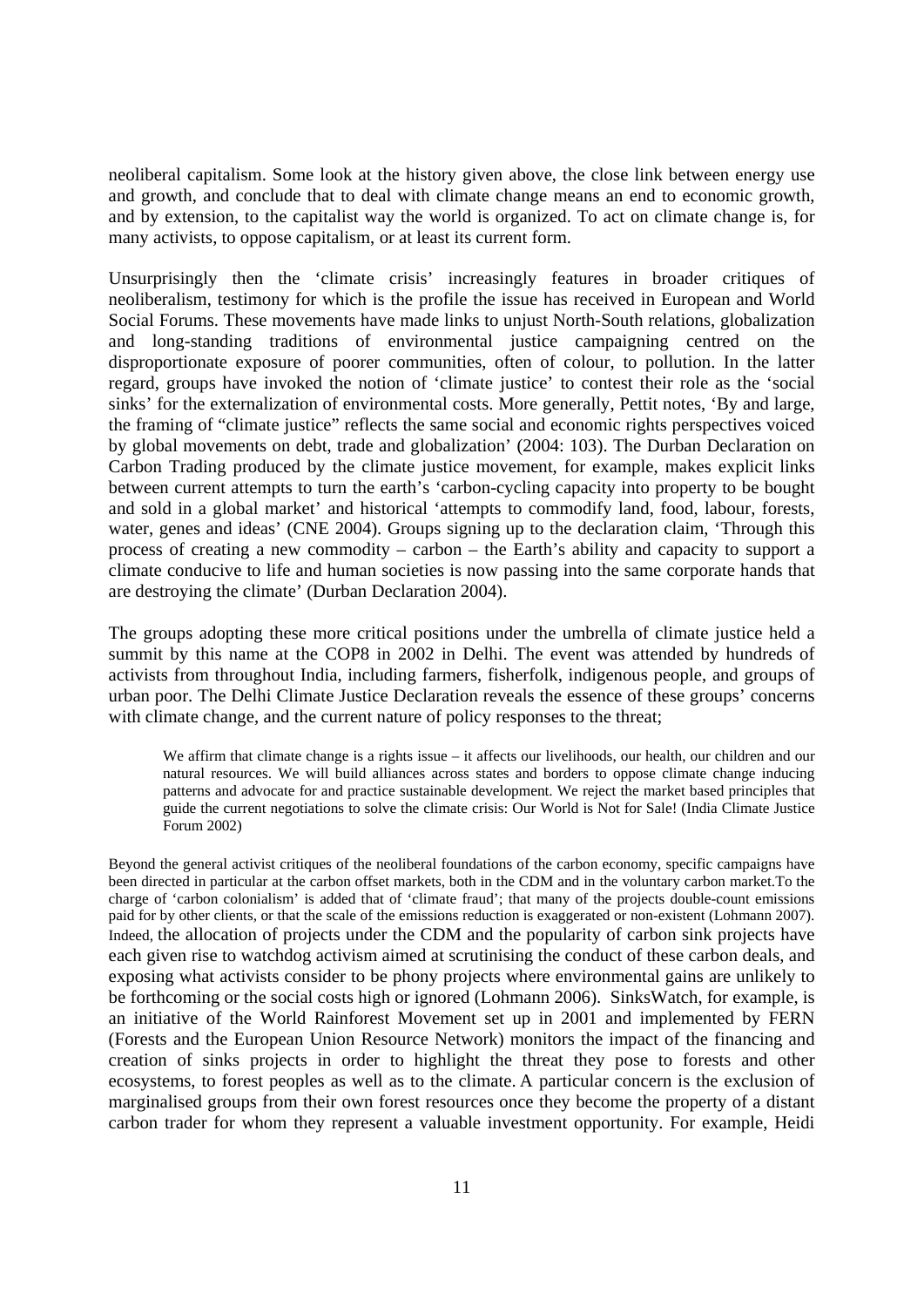Bachram notes the case of a Norwegian company operating in Uganda that leased its lands for a sequestration project which resulted in 8,000 people in thirteen villages being evicted (Bachram 2004).

Nevertheless, dilemmas of how to engage the carbon economy have divided climate activists between those that believe carbon markets can be effective if constructed within the right regulatory environment and those that oppose outright the logic of commodification and the practices that flow from it. The 'big 10' Washington-based groups such as Environmental Defense and the Natural Resources Defense Council see important potential in market mechanisms to achieve much needed emissions reductions. They are aligned against more critical groups such as Carbon Trade Watch, and Sinks Watch who view carbon markets as a distraction from the need for the largest polluters, primarily in the North, to reduce their own emissions through actions at home rather than projects sponsored in developing countries (CNE 2004). Their critique is informed by a broader position adopted by many environmental NGOs on this issue that such practices 'distract attention away from the fundamental changes urgently necessary if we are to achieve a more sustainable and just future' (CTW 2004).

These sorts of activism clearly question and contest the commodification of carbon and expose 'fraudulent' practice in carbon markets. But they also force advocates of market approaches to legitimise themselves by, for example, restricting the sorts of projects that can be included within the CDM, or by creating forms of private carbon governance such as the Voluntary Carbon Standard (VCS 2008) or the Gold Standard. These certification schemes set higher standards than the basic CDM rules (or simply create rules in the case of the voluntary market), enabling buyers and sellers of emissions reductions to distance themselves from the scandals and controversy that activists have created around 'climate fraud' and 'carbon colonialism'. In so doing they clearly seek to safeguard the profits they make from such markets as well as secure a role for carbon markets as a legitimate response to climate change by deflecting or accommodating criticism of them.

## **Conclusion**

In this chapter we have sought to make sense of the nature of the rapidly expanding carbon economy. We provided a brief historical overview of how the world of contemporary capitalism and climate politics became increasingly intertwined. We observed how existing actors, institutions and technologies of governance at work in the capitalist economy have been brought to bear on the problem of climate change. These have aimed, firstly, at rendering the problem manageable through enrolling a diverse range of actors in networks with distinct capacities to address the problem; the measuring of emissions through accounting and disclosure (CDP), and by ensuring that market and voluntary based over command and control measures prevail (as with emissions trading). Secondly, they have sought to create opportunities to make profit. This has occurred through efforts to ensure that responses are either non-threatening to, or compatible with, existing accumulation strategies as well as through attempts to create new sites of accumulation (through offsets and emission trading). What is as interesting, however, as the parallel and mutually constituting nature of neoliberalism and climate governance in historical and contemporary terms, is the latent potential for the carbon economy to develop into a larger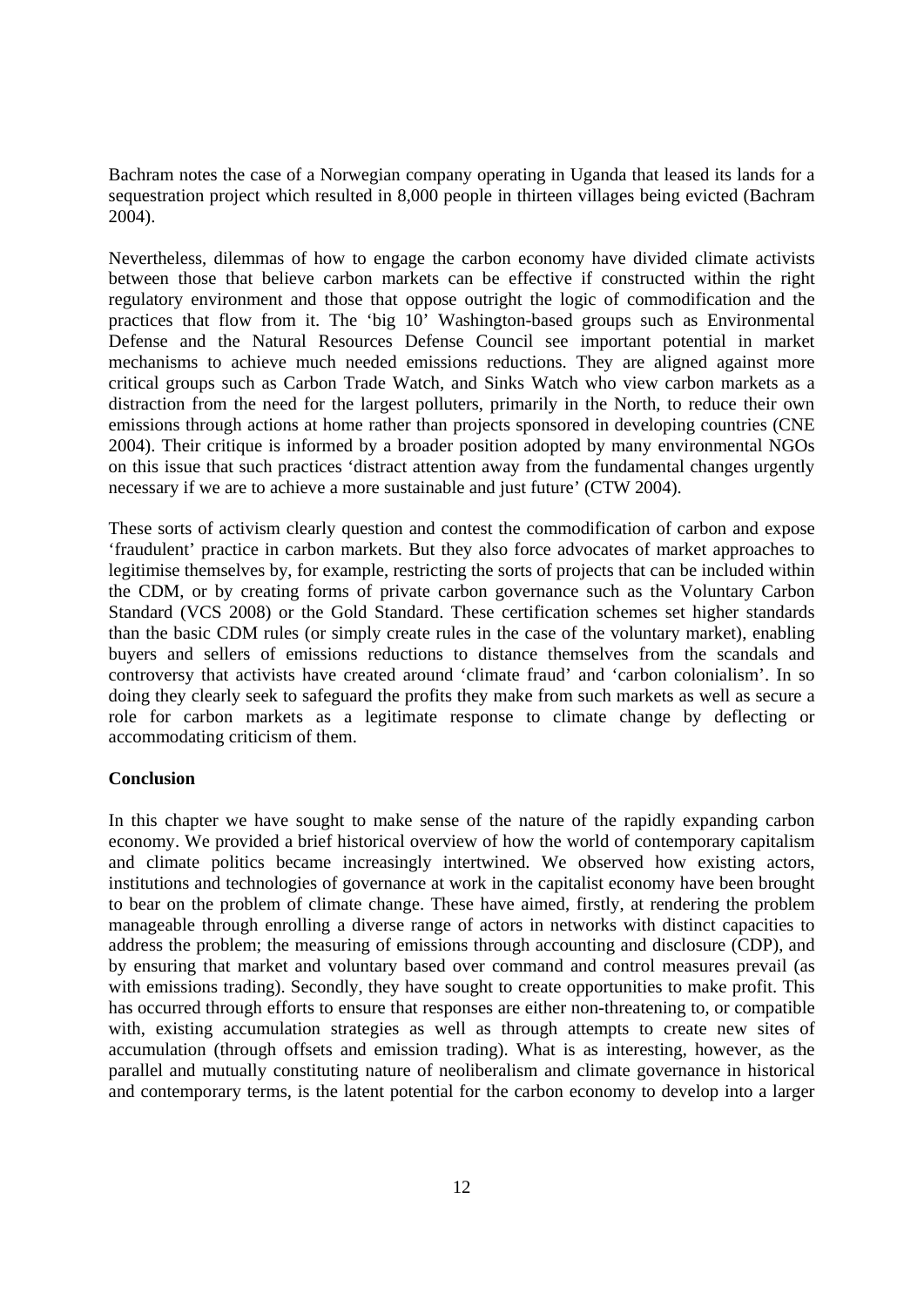scale transition to 'climate capitalism' where successful accumulation strategies are to be found in decarbonizing the economy.

We have tried to show that neoliberalism has specific features which have played a key role in structuring climate capitalism. The four key elements we outlined above – its ideological fixation with markets, the dominance of finance in neoliberal capitalism, the widening global economic inequalities, and the focus on networks as a means of organising action, have all combined to shape the character of responses to climate change. First, the fetishisation of markets and market mechanisms as a means to govern the economic activities that produce climate change drove the creation of the 'flexibility mechanisms' central to the Kyoto Protocol, as well as similar initiatives at national and regional levels. They have also favoured various forms of private governance, including self-regulation by market actors, supported by a market enabling rather than market-restricting state. Second, the extraordinary dominance of finance within different fractions of capital has favoured emissions trading and market access policies, which principally benefit traders in the markets. This also accounts for the emergence of a range of private governance arrangements, many of which are organized by financial actors. The spectacular success of carbon markets in attracting interest from finance in climate policy is precisely a condition for the possibility for decarbonising the economy, as this bloc is necessary, politically, to sustain action on climate change. Third, we noted the economic inequalities that create opportunities for emissions savings at lower costs which compliance and voluntary offset markets have sought to capture by globalising carbon markets. Presenting carbon markets as a development opportunity for poorer nations has also enabled actors such as the World Bank, among the leading architects of neoliberalism, to subject climate action to the logic of broader neoliberal (environmental) reforms such as payment for ecosystem services. But we also noted the ways in which such inequalities give rise to sites of contestation around claims of climate colonialism and demands for climate justice. Fourthly, we noted the networks that have been created by a growing array of public and private actors operating across scales to produce new forms of climate and carbon governance within and beyond the market. Finally, we showed that future forms of climate governance will also be shaped, just as they have been to date, by a range of actors critiquing the equity, efficiency, and effectiveness of marketised solutions to tackling climate change. This criticism is unlikely to force powerful actors to abandon such marketised governance, but it will shape the way that carbon markets are governed. Doubts will remain about the contribution of emissions trading and other facets of the carbon economy unless and until they hold out the prospect of engaging with and transforming capitalism as usual into climate capitalism: a system of wealth generation that is truly compatible with a low-carbon future.

We suggest that despite its' problematic character, finance may in fact be able to drive strategies of decarbonization in the economy, extending its role beyond the creation of discrete carbon markets to broader forms of transformation. Such an outcome is far from guaranteed and has to be secured through forms of public and private regulation, coalition building and social practices which enrol an array of actors in realizing governance through and for the market. For this reason the future of climate capitalism is open-ended even if we can anticipate a prominent role for certain key actors. This indeterminacy leaves open the possibility of various scenarios for the future direction of the carbon economy. There is potential for scenarios of unregulated, barely credible 'cowboy climate capitalism', a more regulated and state-managed 'climate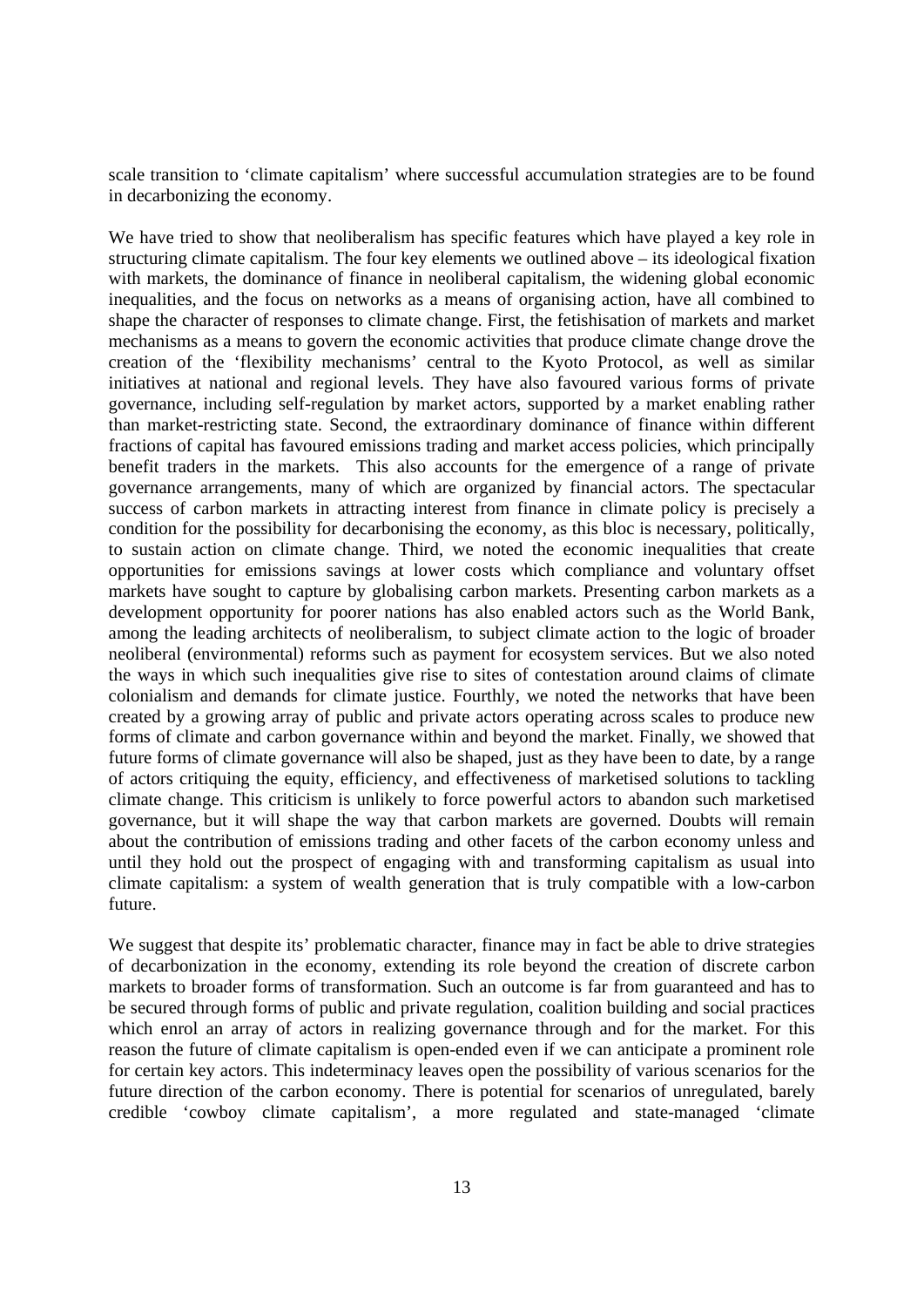Keynesianism' or a scenario in which new modes of accumulation are hugely successful, and set up positive incentives and feedback mechanisms that link finance and productive capital in ways which de-couple growth from increased emissions of greenhouse gas emissions.

It is clear that the unregulated 'cowboy' version entails very significant risks. It requires enormous faith in 'markets' to be able to reshape incentives (through carbon prices) and investment across the entire global economy to produce decarbonization – a faith that many carbon traders hold dear, but we are much more sceptical about. It may well also produce a highly unequal form of climate capitalism, where the rich pull up the ladder, offsetting their high emissions in an eco-colonial fashion in the South, locking the latter even further into dependent and unequal relations.

But the 'climate Keynesian' approach is significantly more promising, involving the use of state power (nationally and internationally) to direct investment, make sure carbon prices are stable and creating meaningful incentives for consumers, producers and investors that reach those parts of the economy that carbon markets fail to reach (home energy efficiency measures are a classic problem here). There are also some signs that such an approach may be possible to pursue. There has been much recent discussion about the possibility of a 'green New Deal' in the context of the current economic crisis. In the US in particular, there has been much talk about 'Obamanomics' entailing a shift towards a more state-centred approach both to the economy and to climate change specifically (although there is always more continuity in US politics than official rhetoric reveals). Finally, civil society engagement, both from those criticizing carbon markets per se, and those attempting to regulate them (for example, through certification standards and limits on which sectors and projects are subject to inclusion in the market), have already shaped carbon markets to make them more regulated than traders might want, towards a more 'Keynesian' version of climate capitalism. We expect this sort of political dynamic to continue.

Whichever version of climate capitalism emerges over the next few decades, its capacity to deliver decarbonization will be determined by the ability to direct investment into low energy and non-carbon energy sources, while managing the legitimacy challenges which are inevitably posed by this reliance on global finance as a means to manage carbon emissions. As global climate change governance develops,, both within the UNFCCC regime and beyond, the key measure of its success will be whether it manages to create an enabling environment for the transformation of the global economy into a system of climate capitalism compatible with addressing climate change, or whether carbon markets are to exist as isolated sites of accumulation in an economy whose orientation is incompatible with serious efforts to address the climate crisis.

## **Bibliography**

Bachram, H. 'Climate Fraud and Carbon Colonialism: The New Trade in Greenhouse Gases', *Capitalism, Nature, Socialism* 15 (4): 10-12, 2004.

Bäckstrand, K. 'Accountability of networked climate governance: The rise of transnational climate partnerships', *Global Environmental Politics*, 8(3), 74–102, 2008.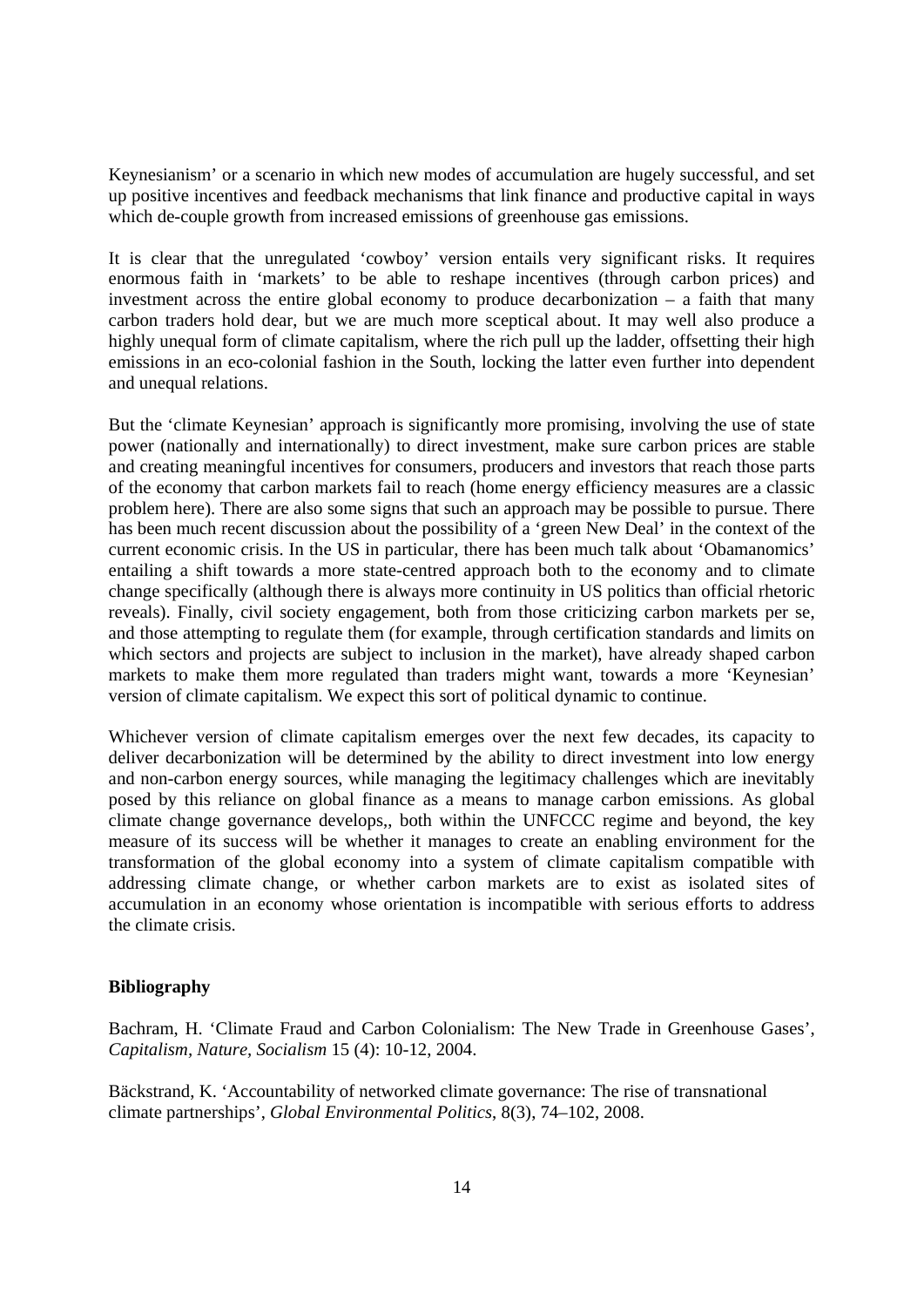Betsill, M. & Bulkeley, H. 'Transnational Networks and Global Environmental Governance: The Cities for Climate Protection Program', *International Studies Quarterly* 48: 471-493,2004.

Betsill, Michele and Matthew Hoffmann. 'The Evolution of EmissionsTrading Systems for Greenhouse Gases', paper presented at the International Studies Association Annual Conference, San Francisco, 26-29 March 2008.

Bullard, R. 'Climate Justice and People of Color,' Atlanta, GA: Environmental Justice Resource Centre, Clark Atlanta University. www.ejrc.cau.edu, (accessed on18 November 2004), 2000.

Bumpus, Adam and Diana Liverman, 'Accumulation by Decarbonization and the Governance of Carbon Offsets', Economic Geography, Vol. 84, No. 2 pp. 127-155, 2008.

Castells, Manuel *The Rise of the Network Society*, Oxford: Blackwell. 1996.

Castree, Noel,'Neo-liberalising nature 1: the logics of de- and re-regulation', *Environment and Planning A*, 40, 1. 2008.

CDP,  $\langle$ www.cdproject.net $>$  (accessed on  $^{19}$  November 2008). 2007..

Climate Trade Watch, <www.tni.org/ctw/> (accessed on 27 April 2005). 2005.

CNE (Climate Action Network Europe), 'Climate Justice Now! The Durban Declaration on Carbon Trading', meeting of CNE, Durban, 4–7 October. www.climnet.org/resources/docs\_interest.htm (accessed on 19 November 2004). 2004.

CTW (Carbon Trade Watch), 'Environmentalists Cry Foul at Rock Stars Polluting Companies Carbon-Neutral Claims' (press release, 6 May). <www.tni.org/ctw> (accessed on 19 November 2004). 2004.

Durban Declaration, 'Climate Justice Now! The Durban Declaration on Carbon Trading', signed 10 October, 2004, Glenmore Centre, Durban, South Africa. 2004.

EJCCI (Environmental Justice and Climate Change Initiative), 'About Us', <www.ejcc.org/aboutus. html>, and 'Climate Change and Environmental Justice Fact Sheet' (press briefing, 28 January). <www.ejcc.org/releases/020128fact.html> (accessed on11 November 2004). 2002.

FERN, <www.fern.org> (accessed on 27 April 2005). 2005.

Grubb, M., *The Greenhouse Effect: Negotiating Targets*, London: Royal Institute of International Affairs. 1989.

Harvey, David, *The Condition of Postmodernity*, Oxford: Blackwell. 1989.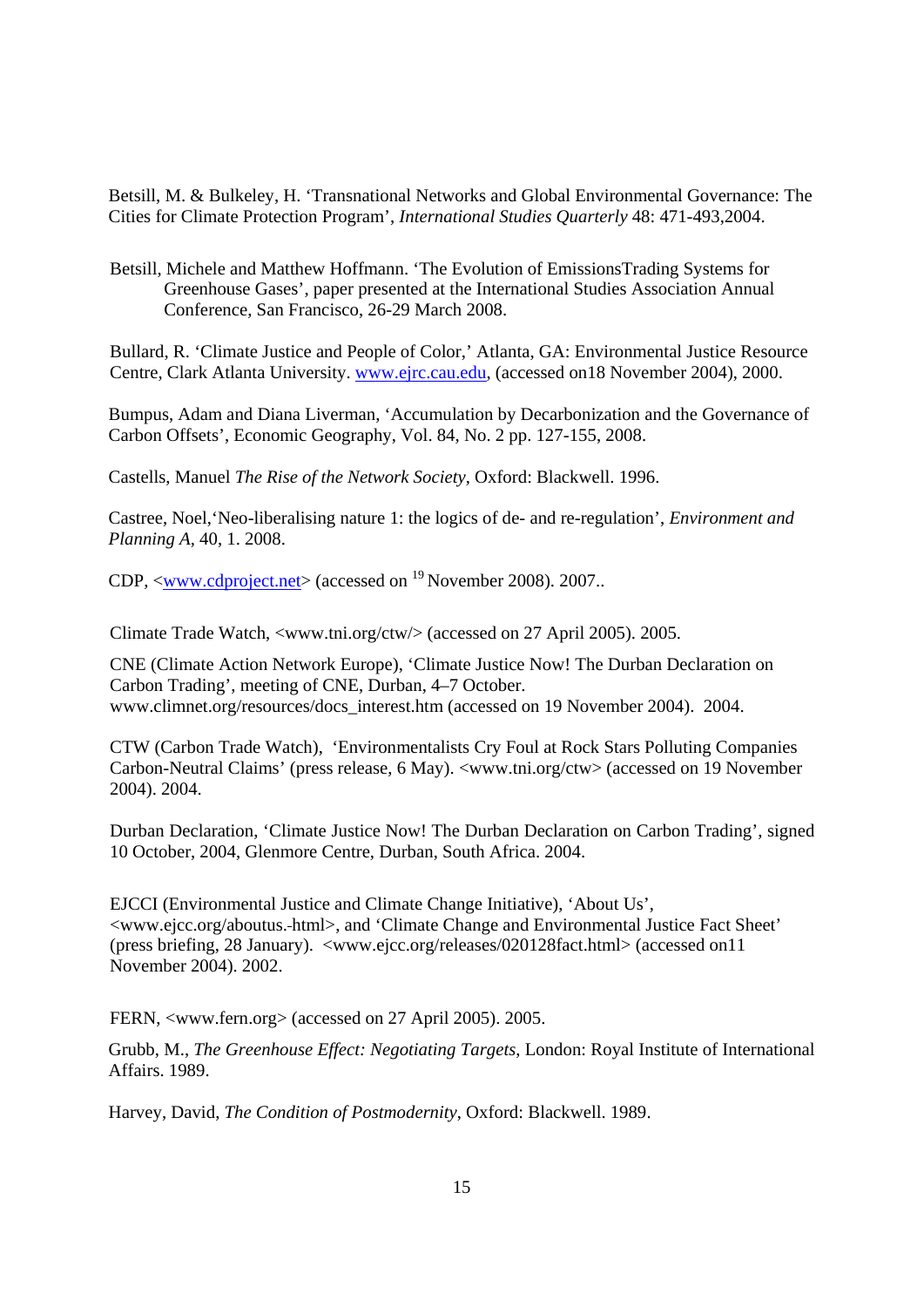Harvey, D., *A Brief History of Neoliberalism* Oxford: OUP. 2005.

- Heynen, Nik, James McCarthy, Scott Prudham and Paul Robbins (eds), *Neoliberal Environments: False promises and unnatural consequences*, London: Routledge. 2007.
- India Climate Justice Forum, 'Delhi Climate Justice Declaration'. Delhi: India Resource Centre, 28 October. <www.indiaresource.org/issues/energycc/2003/delhicjdeclare.html> (accessed on 12 November 2004). 2002.

Kovel, J. *The Enemy of Nature: The End of Capitalism or The end of the World* London: Zed books, 2002.

Lunde, Leiv, 'Global Warming and a System of Tradeable Emissions permits: A Review of the Current Debate', *International Challenges*, 11 (3), 15-28, 1991.

Lohmann, L., 'Marketing and making carbon dumps: Commodification, calculation and counterfactuals in climate change mitigation' *Science as Culture* Vol.14 No.3, pp. 203-235, 2005.

Lohmann, L., 'Carbon Trading: A Critical Conversation on Climate Change, Privatisation and Power' *Development Dialogue* No.48, September Uddevalla Sweden: Mediaprint. 2006.

Mansfield, Becky (ed.), *Privatization: Property and the Remaking of Nature-Society Relations*, Oxford: Blackwell. 2008.

Mol, A., *Globalization and Environmental Reform: The Ecological Modernization of the Global Economy* Cambridge MA: MIT Press. 2003.

Newell, P., 'Climate for Change: Civil society and the politics of global warming' in Holland,F. et al (ed) *Global Civil Society Yearbook* London: SAGE. 2005.

Newell, P., 'Civil society, corporate accountability and the politics of climate change', *Global Environmental Politics*, Vol.8 No.3, pp. 124-155, 2008.

Newell, P. 'The Marketisation of Global Environmental Governance: Manifestations and Implications' in Park, J. Conca, K. and Finger, M. (Eds) *The Crisis of Global Environmental Governance: Towards a New Political Economy of Sustainability* London: Routledge, pp. 77-96, 2008a.

Newell, Peter and Paterson, Matthew,`A climate for business: Global warming, the state and capital' *Review of International Political Economy* Vol.5 No.4 Winter pp. 679-704, 1998.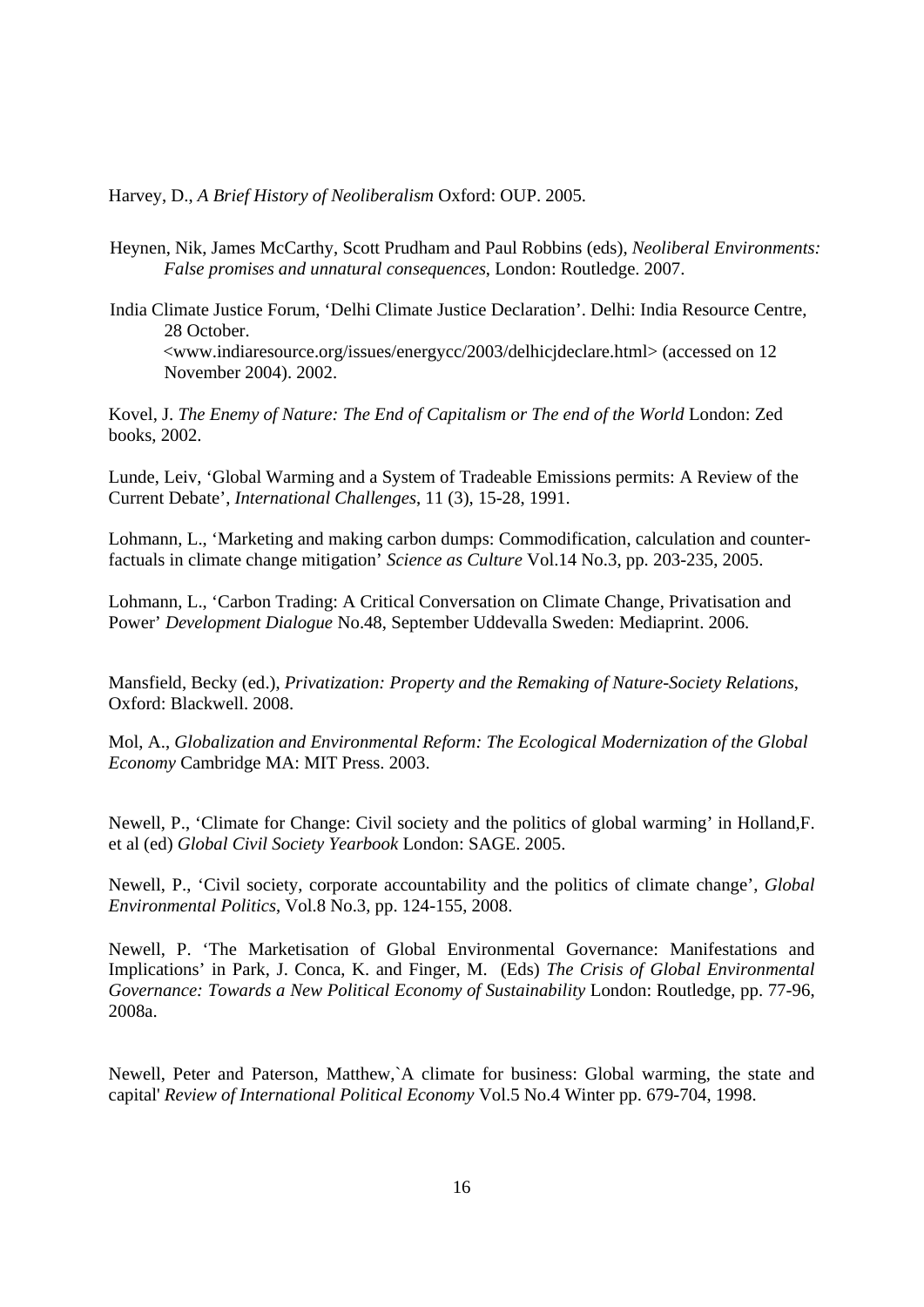Newell, P. N. Jenner and L. Baker, 'Governing Clean Development: A Framework for Analysis', *The Governance of Clean Development Working Paper Series* No.1 UEA, http://www.cleandevelopment.com 2009.

Pattberg, P., *Private Institutions and Global Governance: The New Politics of Environmental Sustainability* Cheltenham: Edward Elgar. 2007.

Pearce, D., A. Markandya & E. Barbier, *Blueprint for a Green Economy* London: Earthscan. 1989.

Rising Tide, 'Rising Tide: Supporting the Grassroots Movement Against Climate Change'. London: Rising Tide. <www.risingtide.org.uk> (accessed on 5 January, 2005). 2004.

SinksWatch, <www.sinkswatch.org> (accessed on 19 November 2004). 2004.

Sinks Watch, <http://www.sinkswatch.org/> (accessed on 6 July 2005). 2005.

Stiglitz, J., *Globalization and Its Discontents* London: Penguin. 2003.

Streck, C., 'New partnerships in global environmental policy: The Clean Development Mechanism', *Journal of Environment and Development*, Vol.13 No.3, September pp. 295-322, 2004.

Van der Pijl, Kees, *Transnational Classes and International Relations*, London: Routledge. 1998.

VCS, *Voluntary Carbon Standard Program Guidelines*. <http://www.v-cs.org/docs/Voluntary%20Carbon%20Standard%20Program%20Guidelines%202007\_1.pdf> (accessed on18 November, 2008). 2008.

Walton, J. and D. Seddon (eds.), *Free Markets and Food Riots: The Politics of Global Adjustment* Oxford: Blackwell. 1994.

Weale, A. *The New Politics of Pollution* Manchester: Manchester University Press. 1992.

Wright, C. and A. Rwabizambuga, 'Institutional pressures, corporate reputation and voluntary codes of conduct: An examination of the Equator principles' *Business and Society Review* 111(1): 89-117, 2006.

World Bank, *Greening Industry: New Roles for Communities, Markets and Governments*, New York: Oxford University Press. 2000.

World Bank,*Climate Investment Funds*. Washington DC. Available at: <www.worldbank.org/cifs>, 2008.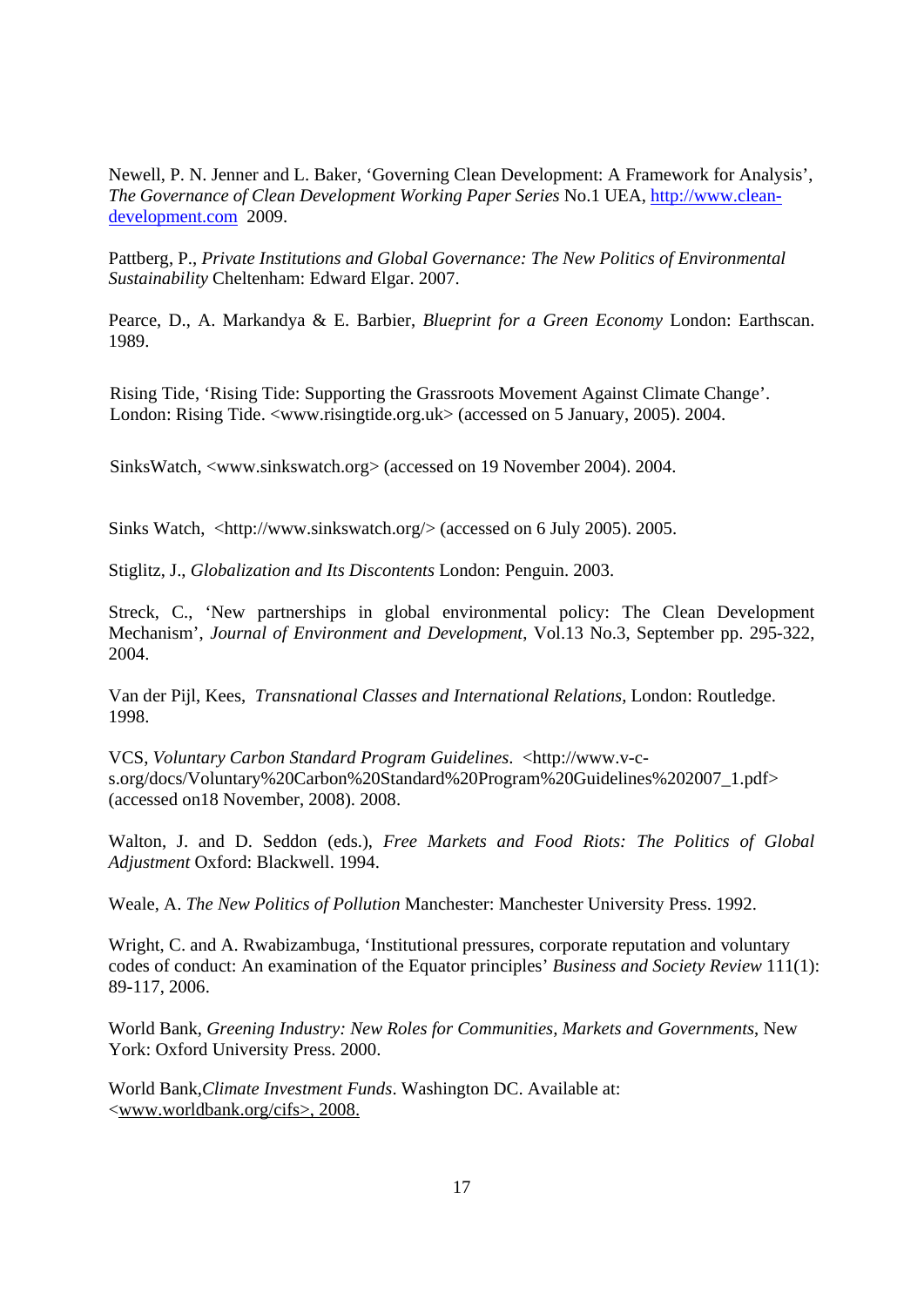World Bank,*Development And Climate Change: A Strategic Framework For The World Bank Group, Report to the Development Committee*. Washington DC. 2008a.